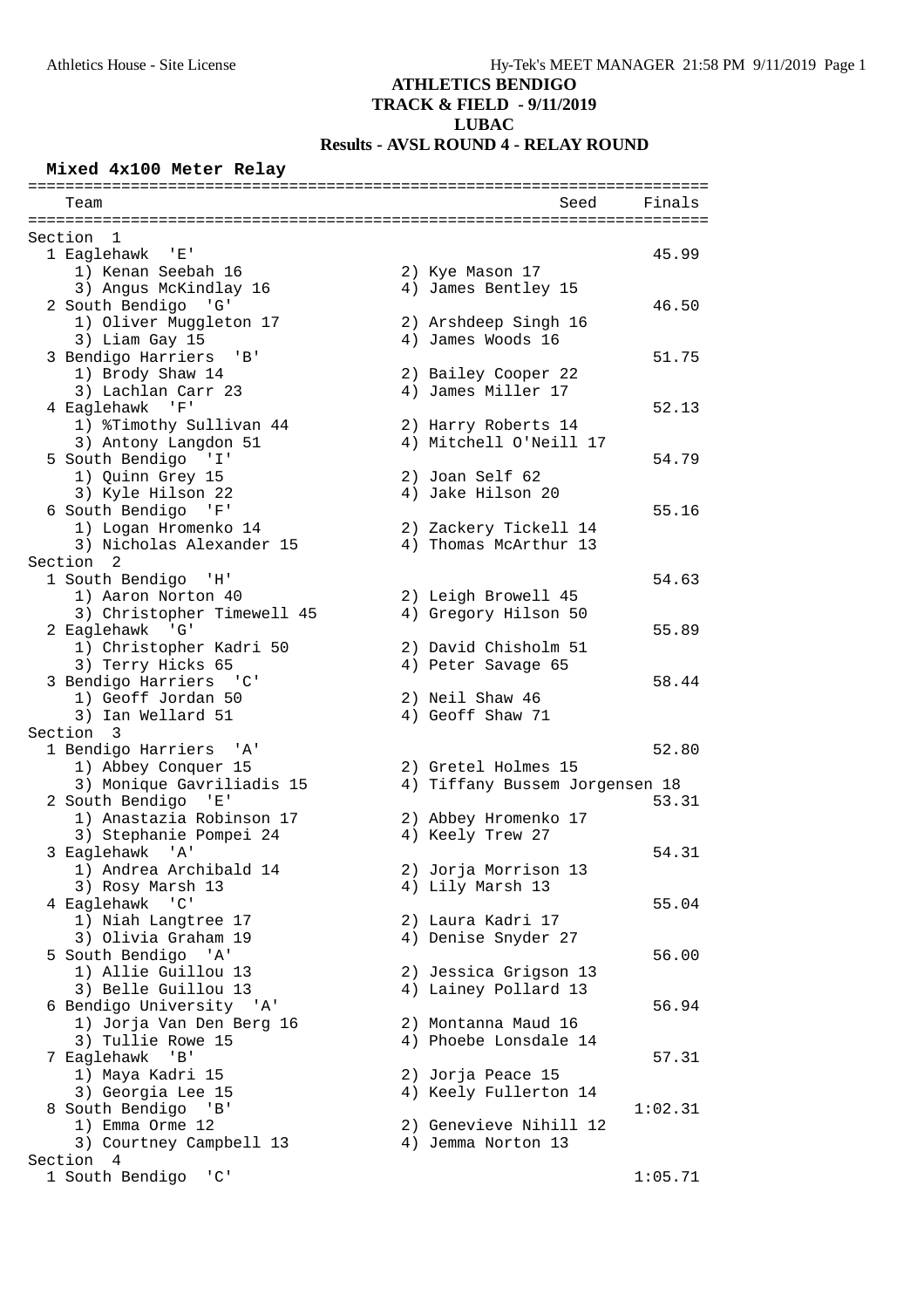#### **....Mixed 4x100 Meter Relay**

| 1) Carol Coad 58      | 2) Trudy Haines 49      |         |
|-----------------------|-------------------------|---------|
| 3) Kylie Campbell 43  | 4) Jayne Norton 44      |         |
| 2 Eaglehawk 'D'       |                         | 1:10.08 |
| 1) Sandra Kadri 49    | 2) Leah Langtree 43     |         |
| 3) Kathryn Heagney 69 | 4) Natasha Fullerton 45 |         |
| 3 South Bendigo 'D'   |                         | 1:14.67 |
| 1) Jackie Guillou 50  | 2) Andrea Woods 54      |         |
| 3) Annette Curtis 63  | 4) Jen McArthur 51      |         |
|                       |                         |         |

=========================================================================

#### **Mixed 4x200 Meter Relay**

 Team Seed Finals ========================================================================= Section 1 1 Eaglehawk 'B' 1:36.63 1) Kenan Seebah 16 2) Kye Mason 17 3) Angus McKindlay 16 (4) James Bentley 15 2 South Bendigo 'I' 1:39.29 1) Oliver Muggleton 17 2) Arshdeep Singh 16<br>1) Oliver Muggleton 17 2) Arshdeep Singh 16  $3)$  Liam Gay  $15$   $4)$  James Woods  $16$  3 Eaglehawk 'C' 1:52.12 1) %Timothy Sullivan 44 2) Harry Roberts 14 3) Antony Langdon 51 4) Mitchell O'Neill 17 4 South Bendigo 'F' 1:56.48 1) Gregory Hilson 50 2) Christopher Timewell 45 3) Leigh Browell 45 4) Aaron Norton 40 1) Gregory Hilson 50<br>
3) Leigh Browell 45<br>
5 South Bendigo 'H' 1:57.57<br>
1) Logan Hromenko 14<br>
2) Zackery Tickell 14<br>
<sup>2</sup> Zackery Tickell 14 1) Logan Hromenko 14 2) Zackery Tickell 14 3) Nicholas Alexander 15 4) Thomas McArthur 13 6 Eaglehawk 'A' 1:59.43 1) Christopher Kadri 50 2) David Chisholm 51 3) Terry Hicks 65 4) Kevin Shanahan 63 3) Terry Hicks 65 (3) 2:10.33<br>7 South Bendigo 'G' 2:10.33 1) Quinn Grey 15 2) Jasper Seymour 10 3) Kyle Hilson 22 4) Jake Hilson 20 8 Bendigo University 'B' 2:22.32 1) Ross Douglas 53 2) David Lonsdale 51 3) David Heislers 54 (4) Andrew Creer 48 Section 2 1 Bendigo Harriers 'A' 1:53.16<br>1) Abbey Conquer 15 2) Gretel Holmes 15 1) Abbey Conquer 15 2) Gretel Holmes 15 3) Monique Gavriliadis 15 4) Tiffany Bussem Jorgensen 18 2 Eaglehawk 'F' 1:56.64<br>
1) Niah Langtree 17 (2) Laura Kadri 17 (3) Olivia Graham 19 (4) Denise Snyder 27 1) Niah Langtree 17 2) Laura Kadri 17 3) Olivia Graham 19 4) Denise Snyder 27 3 South Bendigo 'E' 1:57.88 1) Anastazia Robinson 17 2) Abbey Hromenko 17 3) Stephanie Pompei 24  $\qquad \qquad$  4) Keely Trew 27 4 Eaglehawk 'D' 2:01.50 1) Andrea Archibald 14 2) Jorja Morrison 13<br>3) Rosy Marsh 13 3 4) Lily Marsh 13 3) Rosy Marsh 13 5 Eaglehawk 'E' 2:04.28 1) Maya Kadri 15 2) Jorja Peace 15 3) Georgia Lee 15 4) Keely Fullerton 14 3) Georgia Lee 15<br>
3) Georgia Lee 15<br>
6 South Bendigo 'A' 2:07.16<br>
1) Allie Guillou 13<br>
3) Belle Guillou 13<br>
3) Belle Guillou 13<br>
4) Lainey Pollard 13 1) Allie Guillou 13 2) Jessica Grigson 13 3) Belle Guillou 13 4) Lainey Pollard 13 7 Bendigo University 'A' 2:08.76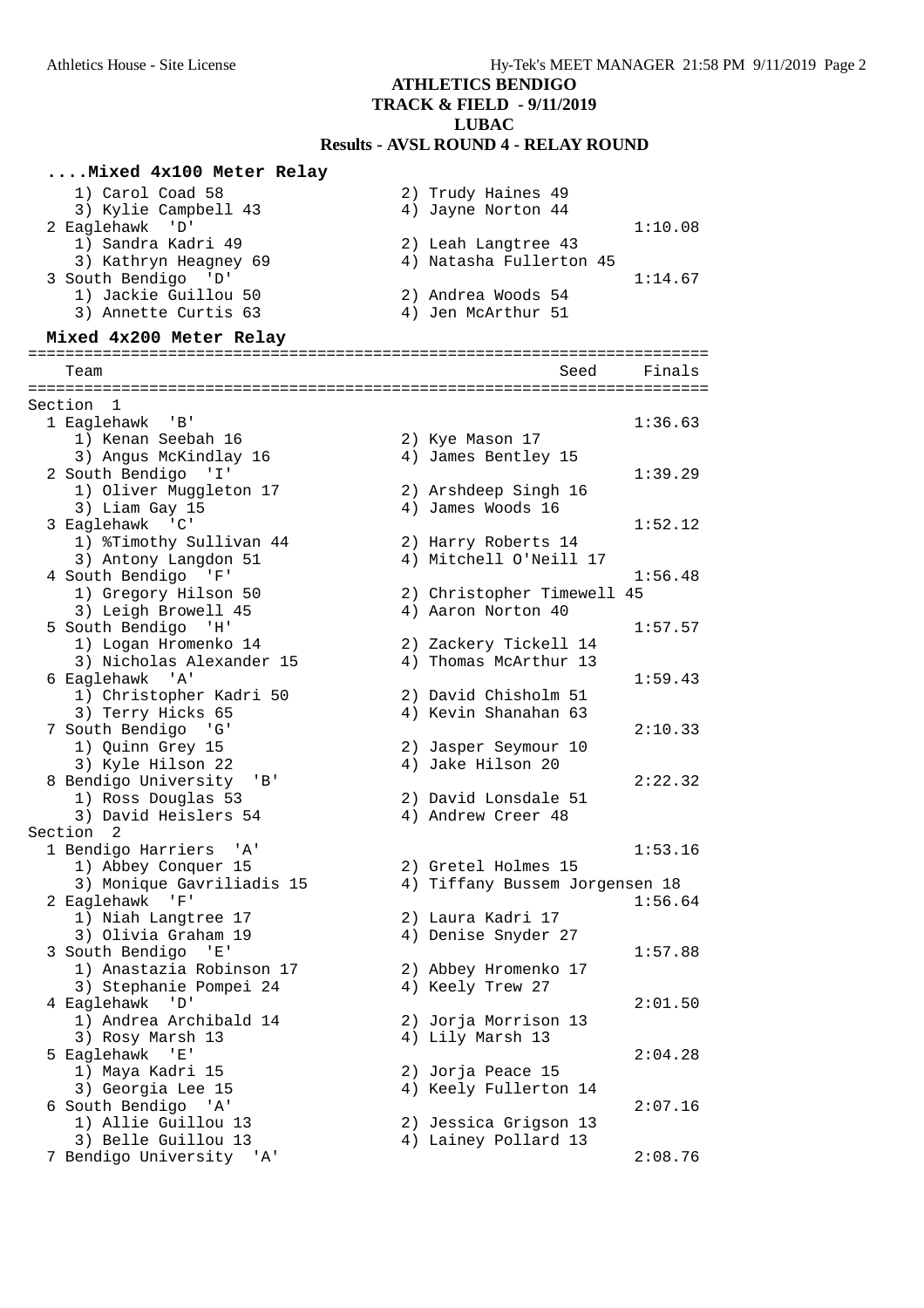| Mixed 4x200 Meter Relay                                           |                                                  |         |
|-------------------------------------------------------------------|--------------------------------------------------|---------|
| 1) Jorja Van Den Berg 16<br>3) Tullie Rowe 15                     | 2) Andrea Smith 44<br>4) Janet Hodnett 41        |         |
| 8 South Bendigo 'B'<br>1) Emma Orme 12<br>3) Courtney Campbell 13 | 2) Genevieve Nihill 12<br>4) Jemma Norton 13     | 2:15.18 |
| Section 3<br>1 South Bendigo 'D'                                  |                                                  | 2:22.22 |
| 1) Jen McArthur 51<br>3) Jackie Guillou 50                        | 2) Carol Coad 58<br>4) Debby Kirne 54            |         |
| 2 Eaglehawk 'G'<br>1) Sandra Kadri 49<br>3) Kathryn Heagney 69    | 2) Leah Langtree 43<br>4) Natasha Fullerton 45   | 2:32.85 |
| 3 South Bendigo 'C'<br>1) Trudy Haines 49<br>3) Annette Curtis 63 | 2) Kylie Campbell 43<br>4) Joan Self 62          | 2:42.15 |
| Mixed 8x100 Meter Relay                                           |                                                  |         |
|                                                                   |                                                  |         |
| Team                                                              | Seed                                             | Finals  |
| Section 1                                                         |                                                  |         |
| 1 Eaglehawk 'B'                                                   |                                                  | 1:46.76 |
| 1) Laura Kadri 17                                                 | 2) Jorja Peace 15                                |         |
| 3) Olivia Graham 19                                               | 4) Niah Langtree 17                              |         |
| 2 South Bendigo 'A'<br>1) Allie Guillou 13                        | 2) Jessica Grigson 13                            | 1:49.13 |
| 3) Belle Guillou 13                                               | 4) Quinn Grey 15                                 |         |
| 3 Eaglehawk 'A'                                                   |                                                  | 1:51.20 |
| 1) Rosy Marsh 13                                                  | 2) Lily Marsh 13                                 |         |
| 3) Jorja Morrison 13                                              | 4) Andrea Archibald 14                           |         |
| 4 South Bendigo 'B'                                               |                                                  | 2:06.68 |
| 1) Christopher Timewell 45                                        | 2) Leigh Browell 45                              |         |
| 3) Kyle Hilson 22<br>5 Bendigo University 'A'                     | 4) Jackie Guillou 50                             | 2:07.81 |
| 1) Jorja Van Den Berg 16                                          | 2) Montanna Maud 16                              |         |
| 3) Janet Hodnett 41                                               | 4) Phoebe Lonsdale 14                            |         |
| 6 Bendigo Harriers 'A'                                            |                                                  | 2:10.75 |
| 1) Abbey Conquer 15                                               | 2) Gretel Holmes 15                              |         |
| 3) Tiffany Bussem Jorgensen 18                                    | 4) Lachlan Carr 23                               |         |
| -- Eaglehawk 'C'                                                  |                                                  | DNF     |
| 1) Sandra Kadri 49<br>3) Wendy Ennor 62                           | 2) Kathryn Heagney 69<br>4) Natasha Fullerton 45 |         |
|                                                                   |                                                  |         |
| Mixed 4x400 Meter Relay                                           |                                                  |         |
| Team                                                              | Seed                                             | Finals  |
|                                                                   |                                                  |         |
| 1 South Bendigo<br>$\cdot$ ' C '<br>1) Jake Hilson 20             | 2) Keely Trew 27                                 | 4:01.32 |
| 3) Arshdeep Singh 16                                              | 4) Stephanie Pompei 24                           |         |
| 2 Eaglehawk<br>'D'                                                |                                                  | 4:05.61 |
| 1) Laura Kadri 17                                                 | 2) Niah Langtree 17                              |         |
| 3) Kye Mason 17                                                   | 4) Kenan Seebah 16                               |         |
| 3 South Bendigo 'A'                                               |                                                  | 4:10.30 |
| 1) James Woods 16                                                 | 2) Liam Gay 15                                   |         |
| 3) Anastazia Robinson 17                                          | 4) Abbey Hromenko 17                             |         |
| 4 Eaglehawk<br>$^{\prime}$ A $^{\prime}$<br>1) Jorja Morrison 13  |                                                  | 4:12.12 |
|                                                                   | 2) Jorja Peace 15                                |         |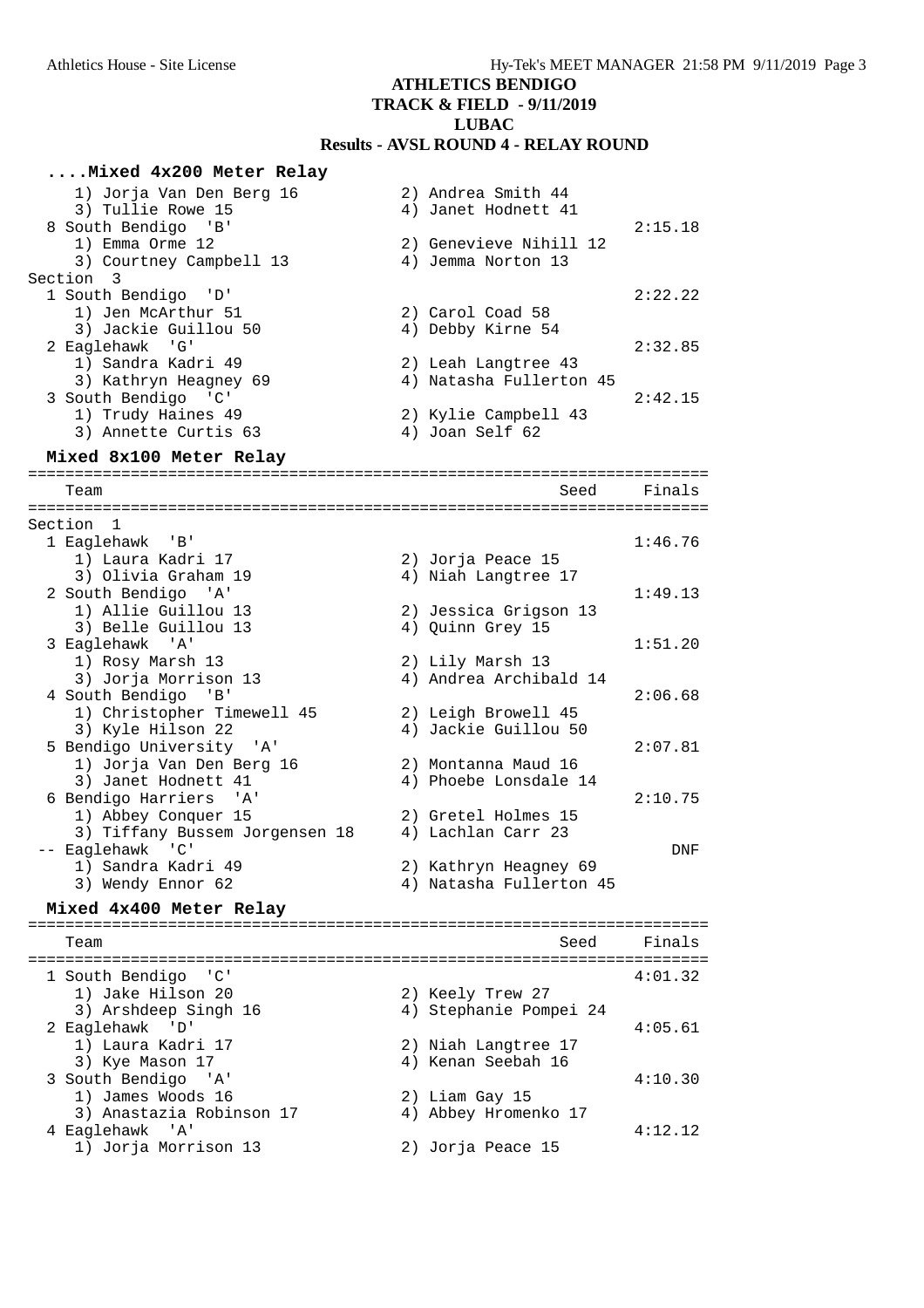| Mixed 4x400 Meter Relay                           |                                         |         |
|---------------------------------------------------|-----------------------------------------|---------|
| 3) Angus McKindlay 16                             | 4) Mitchell O'Neill 17                  |         |
| 5 Bendigo Harriers 'A'                            |                                         | 4:22.35 |
| 1) Gretel Holmes 15                               | 2) Tiffany Bussem Jorgensen 18          |         |
| 3) Neil Shaw 46                                   | 4) Lachlan Carr 23                      |         |
| 6 Eaglehawk 'E'                                   |                                         | 4:24.53 |
| 1) Rosy Marsh 13<br>3) James Bentley 15           | 2) Lily Marsh 13<br>4) Harry Roberts 14 |         |
| 7 Bendigo University 'A'                          |                                         | 4:33.93 |
| 1) Nigel Preston 36                               | 2) Jorja Van Den Berg 16                |         |
| 3) Tullie Rowe 15                                 | 4) Tim Creer 13                         |         |
| 8 Eaglehawk 'C'                                   |                                         | 4:40.74 |
| 1) Gabrielle Rusbridge 19                         | 2) Maya Kadri 15                        |         |
| 3) David Chisholm 51                              | 4) %Timothy Sullivan 44                 |         |
| Section <sub>2</sub>                              |                                         |         |
| 1 South Bendigo<br>'B'<br>1) Jen McArthur 51      | 2) Jackie Guillou 50                    | 4:53.97 |
| 3) Gregory Hilson 50                              | 4) Aaron Norton 40                      |         |
| 2 Bendigo University 'B'                          |                                         | 4:57.29 |
| 1) Ross Douglas 53                                | 2) Andrea Smith 44                      |         |
| 3) David Heislers 54                              | 4) Janet Hodnett 41                     |         |
| 3 Eaglehawk 'B'                                   |                                         | 5:10.19 |
| 1) Leah Langtree 43                               | 2) Kathryn Heagney 69                   |         |
| 3) Christopher Kadri 50                           | 4) Antony Langdon 51                    |         |
| 4 Bendigo Harriers 'B'                            | 2) Ian Wellard 51                       | 5:30.40 |
| 1) Hunter Gill 71<br>3) Anne Buckley 52           | 4) Jill Wilkie 53                       |         |
|                                                   |                                         |         |
| Mixed 2x800 Meter Relay                           |                                         |         |
|                                                   |                                         |         |
| Team                                              | Seed                                    | Finals  |
|                                                   |                                         |         |
| Section 1                                         |                                         |         |
| 1 Eaglehawk<br>'B'                                |                                         | 4:18.30 |
| 1) James Bentley 15                               | 2) Mitchell O'Neill 17                  |         |
| 2 South Bendigo 'E'                               |                                         | 4:39.26 |
| 1) Zackery Tickell 14                             | 2) Liam Gay 15                          |         |
| 3 South Bendigo 'D'                               |                                         | 4:40.70 |
| 1) Jake Hilson 20<br>4 Bendigo University<br>一「E「 | 2) Nicholas Alexander 15                | 5:00.92 |
| 1) Nigel Preston 36                               | 2) Craig Green 52                       |         |
| 5 Bendigo University 'C'                          |                                         | 5:10.78 |
| 1) Jayden Padgham 14                              | 2) Tim Creer 13                         |         |
| 6 South Bendigo 'F'                               |                                         | 5:42.21 |
| 1) Genevieve Nihill 12                            | 2) Thomas McArthur 13                   |         |
| Section<br>2                                      |                                         |         |
| 1 Eaglehawk 'C'                                   |                                         | 5:16.37 |
| 1) David Chisholm 51                              | 2) Terry Hicks 65                       | 5:17.11 |
| 2 South Bendigo 'G'<br>1) Christopher Timewell 45 | 2) Leigh Browell 45                     |         |
| 3 Bendigo University 'G'                          |                                         | 5:43.70 |
| 1) David Heislers 54                              | 2) David Lonsdale 51                    |         |
| 4 Bendigo University<br>' D'                      |                                         | 5:54.25 |
| 1) Mike Bieleny 57                                | 2) Ross Douglas 53                      |         |
| 5 Bendigo University<br>'F'                       |                                         | 6:01.47 |
| 1) Andrew Creer 48                                | 2) Charles Chambers 65                  | 6:12.43 |
| 6 Eaglehawk 'D'<br>1) Kevin Shanahan 63           | 2) Trevor Kelly 60                      |         |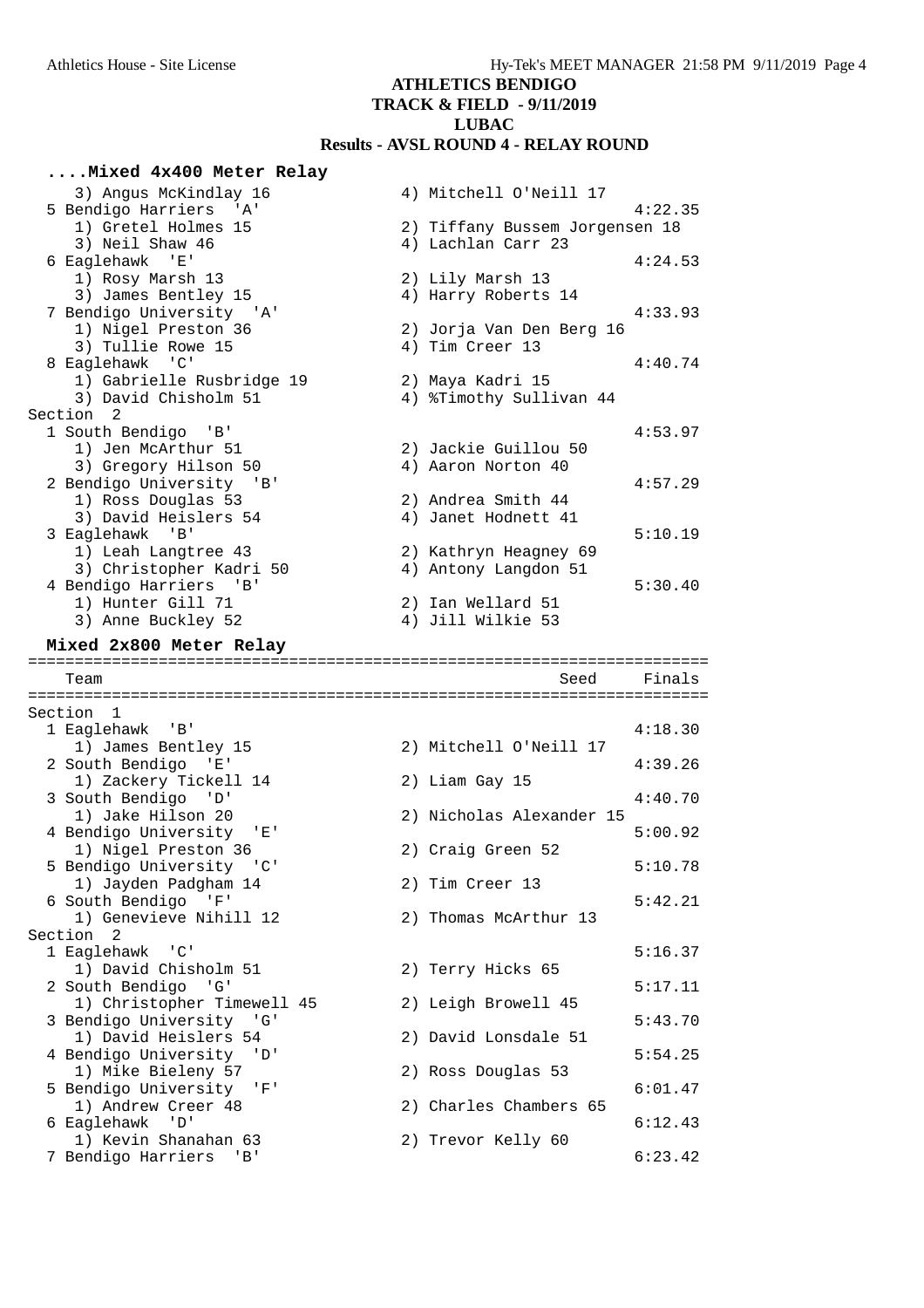| Mixed 2x800 Meter Relay                          |                         |          |
|--------------------------------------------------|-------------------------|----------|
| 1) Hunter Gill 71                                | 2) Geoff Shaw 71        |          |
| Section<br>3                                     |                         |          |
| 1 Bendigo University<br>'' A '                   |                         | 5:30.32  |
| 1) Tullie Rowe 15                                | 2) Phoebe Lonsdale 14   |          |
| 2 South Bendigo 'C'                              |                         | 5:32.71  |
| 1) Anastazia Robinson 17                         | 2) Caitlin Campbell 16  |          |
| 3 Eaglehawk 'A'                                  |                         | 5:50.80  |
| 1) Gabrielle Rusbridge 19                        | 2) Keely Fullerton 14   |          |
| 4 Bendigo Harriers 'A'                           |                         | 5:53.33  |
| 1) Anne Buckley 52                               | 2) Jill Wilkie 53       |          |
| 5 Bendigo University 'B'                         |                         | 6:16.26  |
| 1) Andrea Smith 44                               | 2) Janet Hodnett 41     |          |
| 6 South Bendigo<br>'B'                           |                         | 6:52.62  |
| 1) Debby Kirne 54<br>7 South Bendigo 'A'         | 2) Carol Coad 58        | 7:51.64  |
| 1) Kylie Campbell 43                             | 2) Jayne Norton 44      |          |
|                                                  |                         |          |
| Mixed 2x1500 Meter Relay                         |                         |          |
| Team                                             | Seed                    | Finals   |
|                                                  |                         |          |
| Section 1                                        |                         |          |
| 1 Eaglehawk 'A'<br>1) Mitchell O'Neill 17        | 2) Kenan Seebah 16      | 9:43.95  |
| 2 Bendigo University<br>- 'F'                    |                         | 9:45.12  |
| 1) Nigel Preston 36                              | 2) Craig Green 52       |          |
| 3 Bendigo University 'D'                         |                         | 9:48.69  |
| 1) Jayden Padgham 14                             | 2) Tim Creer 13         |          |
| 4 Bendigo University 'H'                         |                         | 10:01.75 |
| 1) Mike Bieleny 57                               | 2) Andrew Creer 48      |          |
| 5 South Bendigo 'C'                              |                         | 10:21.44 |
| 1) Bernard Nihill 14                             | 2) Thomas McArthur 13   |          |
| 6 Bendigo University 'G'                         |                         | 11:06.69 |
| 1) David Heislers 54<br>7 Bendigo University 'E' | 2) David Lonsdale 51    | 11:31.04 |
| 1) Russell Jenkins 58                            | 2) Charles Chambers 65  |          |
| 8 Eaglehawk 'B'                                  |                         | 12:11.11 |
| 1) Kevin Shanahan 63                             | 2) Trevor Kelly 60      |          |
| Section 2                                        |                         |          |
| 1 Bendigo University 'A'                         |                         | 10:39.87 |
| 1) Tullie Rowe 15                                | 2) Phoebe Lonsdale 14   |          |
| 2 Bendigo Harriers 'A'                           |                         | 11:34.80 |
| 1) Jill Wilkie 53                                | 2) Anne Buckley 52      |          |
| 3 Bendigo Harriers<br>'B'                        |                         | 11:52.29 |
| 1) Tiffany Bussem Jorgensen 18                   | 2) Yvette Tuohey 29     |          |
| 4 South Bendigo 'A'                              |                         | 12:08.99 |
| 1) Caitlin Campbell 16                           | 2) Courtney Campbell 13 |          |
| 5 Bendigo University 'B'                         |                         | 12:29.47 |
| 1) Andrea Smith 44<br>6 South Bendigo<br>'B'     | 2) Janet Hodnett 41     | 13:47.76 |
| 1) Debby Kirne 54                                | 2) Jackie Guillou 50    |          |
| 7 Eaglehawk 'C'                                  |                         | 15:12.26 |
| 1) Kathryn Heagney 69                            | 2) Leah Langtree 43     |          |
|                                                  |                         |          |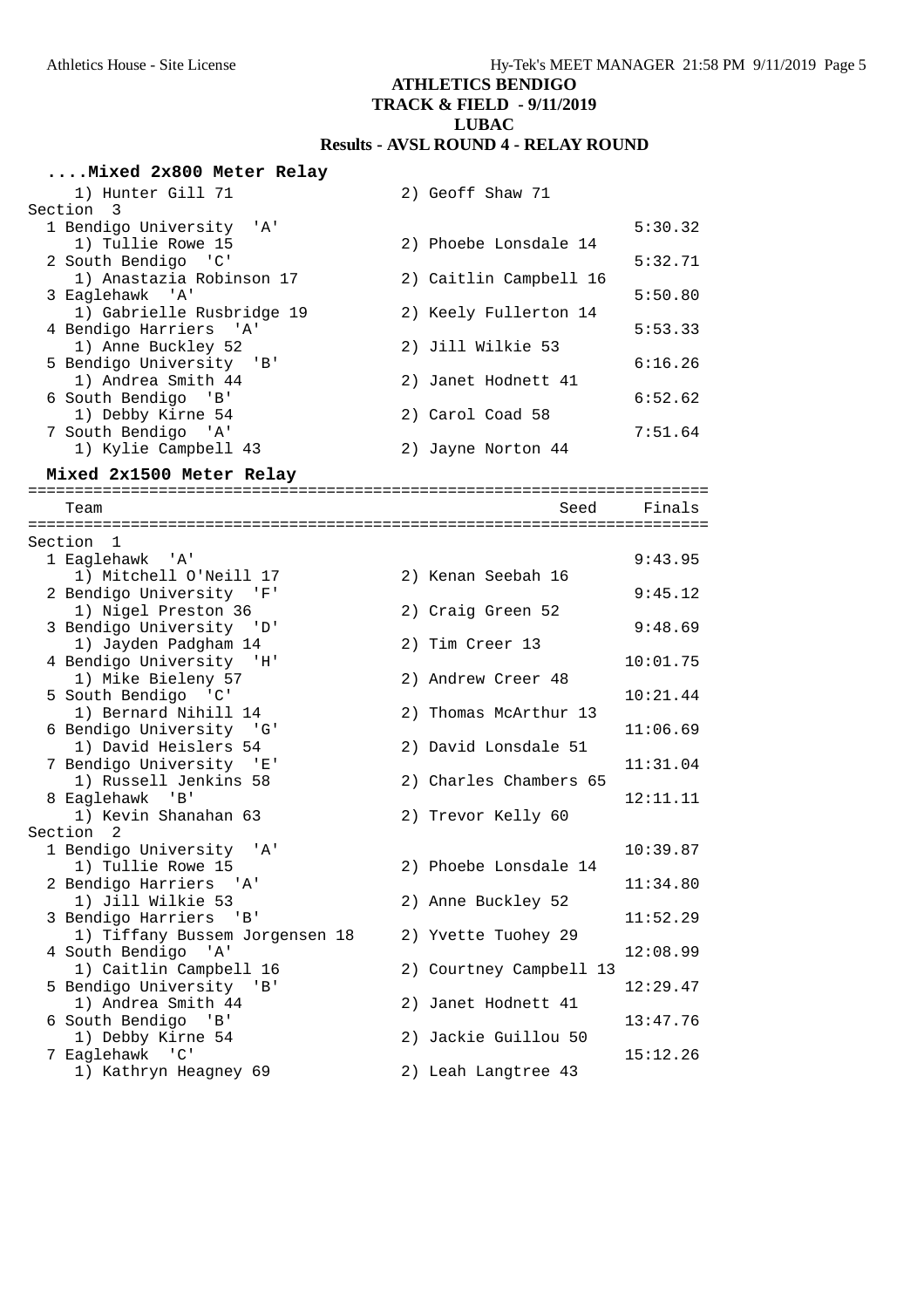## **ATHLETICS BENDIGO**

#### **TRACK & FIELD - 9/11/2019**

## **LUBAC**

#### **Results - AVSL ROUND 4 - RELAY ROUND**

#### **Mixed 4x800 Meter Relay Walk**

| Team                               |                                | Seed              | Finals   |        |
|------------------------------------|--------------------------------|-------------------|----------|--------|
|                                    |                                |                   |          |        |
| Section 1                          |                                |                   |          |        |
| 1 Bendigo Harriers 'A'             |                                |                   | 21:32.32 |        |
| 1) Amanda Robinson 40              | 2) John Watson 69              |                   |          |        |
| 3) Geoff Jordan 50                 | 4) Tiffany Bussem Jorgensen 18 |                   |          |        |
| 2 Bendigo University 'A'           |                                |                   | 21:56.81 |        |
| 1) Andrea Smith 44                 | 2) Phoebe Lonsdale 14          |                   |          |        |
| 3) David Lonsdale 51               | 4) Ross Douglas 53             |                   |          |        |
| 3 South Bendigo 'A'                |                                |                   | 23:03.34 |        |
| 1) Leigh Browell 45                | 2) Annette Curtis 63           |                   |          |        |
| 3) Andrea Woods 54                 | 4) Christopher Timewell 45     |                   |          |        |
| 4 Eaglehawk 'A'                    |                                |                   | 26:14.36 |        |
| 1) Annette Major 57                | 2) Wendy Ennor 62              |                   |          |        |
| 3) Geoffrey Major 83               | 4) Peter Savage 65             |                   |          |        |
| Mixed High Jump                    |                                |                   |          |        |
| Name                               |                                | Seed              | Finals   |        |
|                                    | Age Team                       |                   |          |        |
| Flight 1                           |                                |                   |          |        |
| 1 James Woods                      | M16 South Bendigo              | 1.90m             | 1.90m    |        |
| 2 James Miller                     | M17 Bendigo Harriers           | 2.00m             | 1.85m    |        |
| 3 Denise Snyder                    | W27 Eaglehawk                  | 1.76m             | 1.65m    |        |
| 4 Abbey Hromenko                   | W17 South Bendigo              | 1.55m             | 1.55m    |        |
| 4 Gregory Hilson                   | M50 South Bendigo              | 1.50 <sub>m</sub> | 1.55m    |        |
| Flight 2                           |                                |                   |          |        |
| 1 Geoff Jordan                     | M50 Bendigo Harriers           | 1.35m             | 1.35m    |        |
| 1 Geoff Shaw                       |                                |                   | 1.35m    |        |
|                                    | M71 Bendigo Harriers           | 1.35m<br>1.30m    | 1.30m    |        |
| 3 Terry Hicks                      | M65 Eaglehawk                  |                   | 1.25m    |        |
| 4 Trudy Haines                     | W49 South Bendigo              | 1.25m             |          |        |
| Flight 3                           |                                | 0.95m             | 0.95m    |        |
| 1 Jasper Seymour                   | M10 South Bendigo              |                   |          |        |
| Mixed Pole Vault                   |                                |                   |          |        |
| Name                               | Age Team                       | Seed              | Finals   |        |
|                                    |                                |                   |          |        |
| Flight 1                           |                                |                   |          |        |
| 1 Logan Hromenko<br>2 Trudy Haines | M14 South Bendigo              | 2.10m<br>1.80m    | 2.00m    |        |
|                                    | W49 South Bendigo              |                   | 1.70m    |        |
| -- James Woods                     | M16 South Bendigo              | 4.65m             | ΝH       |        |
| Mixed Triple Jump                  |                                |                   |          |        |
| Name                               | Age Team                       | Seed              | Finals   | Wind   |
|                                    |                                |                   |          |        |
| 1 Keely Fullerton                  | W14 Eaglehawk                  | 9.04m             | 8.91m    | 1.3    |
| 2 Jayne Norton                     | W44 South Bendigo              | 8.21m             | 8.47m    | 0.2    |
| 3 Jemma Norton                     | W13 South Bendigo              | 7.22m             | 7.68m    | 0.1    |
| 4 Joan Self                        | W62 South Bendigo              | 6.94m             | 7.64m    | 1.9    |
| 5 Courtney Campbell                | W13 South Bendigo              | 7.03m             | 7.49m    | 0.8    |
| 6 Carol Coad                       | W58 South Bendigo              | 7.65m             | 7.38m    | 2.0    |
| 7 Yvette Tuohey                    | W29 Bendigo Harriers           | 6.28m             | 6.87m    | 0.4    |
| 8 Destiney Seymour                 | W15 South Bendigo              | 4.70m             | 6.68m    | 0.1    |
| 9 Jasper Seymour                   | M10 South Bendigo              |                   | 5.67m    | 2.3    |
| Flight<br>2                        |                                |                   |          |        |
| 1 Denise Snyder                    | W27 Eaglehawk                  | 11.17m            | 10.57m   | $+0.0$ |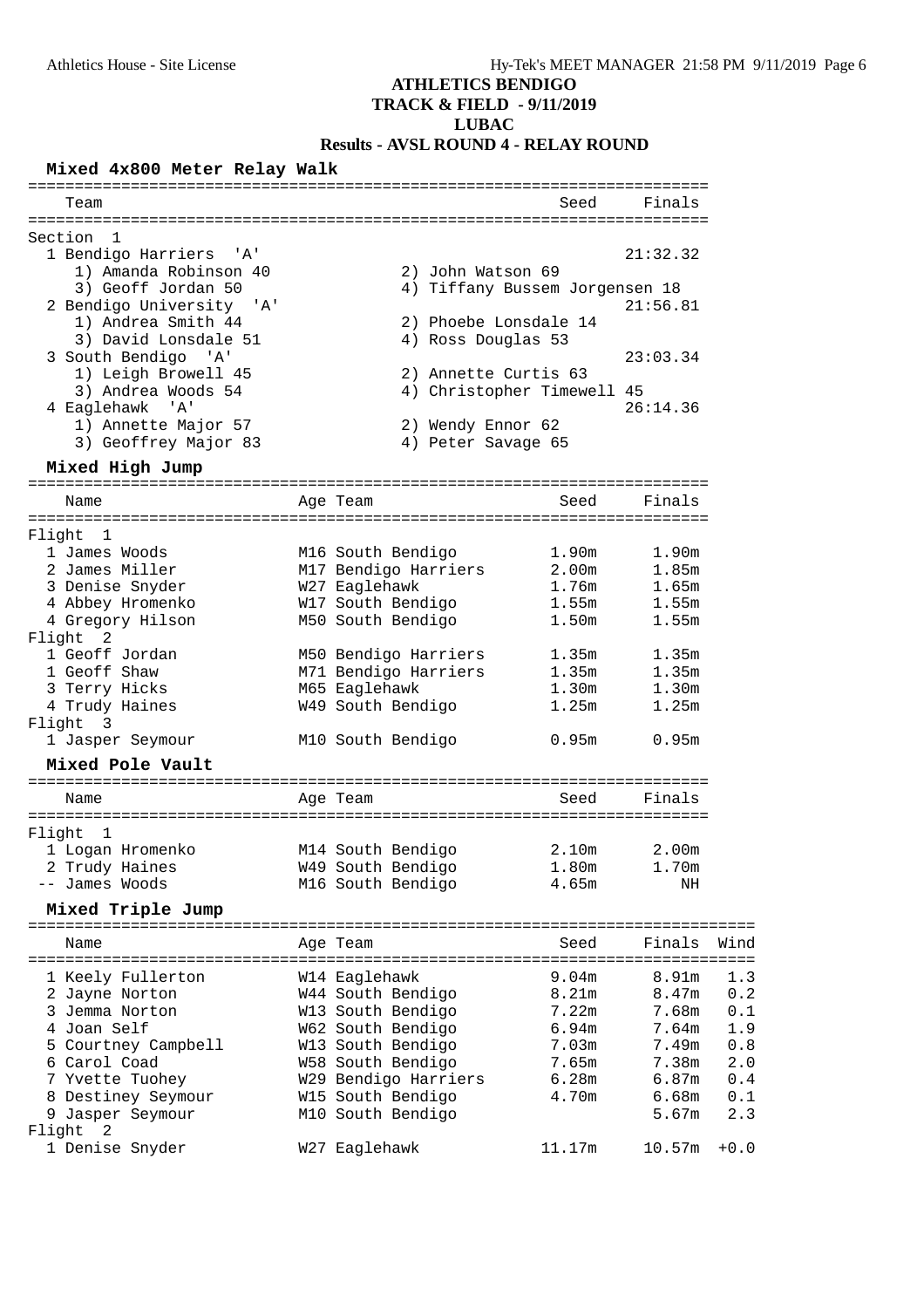#### **....Mixed Triple Jump**

| 2 Abbey Conquer                      | W15 Bendigo Harriers                    | 10.28m           | 9.81m             | 0.7    |
|--------------------------------------|-----------------------------------------|------------------|-------------------|--------|
| 3 Quinn Grey                         | M15 South Bendigo                       |                  | 9.42 <sub>m</sub> | $+0.0$ |
| 4 Jessica Grigson                    | W13 South Bendigo                       | 8.74m            | 8.88m             | 0.8    |
| 5 Allie Guillou                      | W13 South Bendigo                       | 8.47m            | 8.66m             | 1.6    |
| 6 Lainey Pollard                     | W13 South Bendigo                       | 8.40m            | 8.38m             | 2.1    |
| 7 Belle Guillou                      | W13 South Bendigo                       | 8.29m            | 8.14m             | 0.3    |
| Flight<br>$\overline{3}$             |                                         |                  |                   |        |
| 1 Harry Roberts                      | M14 Eaglehawk                           | 10.85m           | 10.57m            | $-0.7$ |
| 2 Rosy Marsh                         | W13 Eaglehawk                           | 9.79m            | 9.27m             | $+0.0$ |
| 3 Lily Marsh                         | W13 Eaglehawk                           | 9.20m            | 9.15m             | 2.0    |
| 4 Geoff Shaw                         | M71 Bendigo Harriers                    | 9.13m            | 8.96m             | 1.0    |
| 5 Maya Kadri                         | W15 Eaglehawk                           | 8.70m            | 8.66m             | 1.8    |
| Mixed Discus Throw                   |                                         |                  |                   |        |
| Name                                 | Age Team                                | Seed             | Finals            |        |
|                                      |                                         |                  |                   |        |
| Flight<br>$\mathbf{1}$               |                                         |                  |                   |        |
| 1 Alex Gavriliadis                   | M15 Bendigo Harriers                    | 22.66m           | 28.21m            |        |
| 2 Mackenzie Cooper                   | M20 Bendigo Harriers                    | 23.52m           | 24.70m            |        |
| 3 Geoff Shaw                         | M71 Bendigo Harriers                    | 24.30m           | 24.11m            |        |
| 4 Aaron Norton                       | M40 South Bendigo                       | 23.01m           | 22.64m            |        |
| 5 Martin Fryer                       | M75 Eaglehawk                           | 21.21m           | 22.31m            |        |
| 6 Geoff Jordan                       | M50 Bendigo Harriers                    | 22.76m           | 22.06m            |        |
| 7 Amanda Robinson                    | W40 Bendigo Harriers                    | 21.90m           | 21.66m            |        |
| 8 Ruby Hore                          | W17 Bendigo Harriers                    | 21.26m           | 21.40m            |        |
| 9 Emma Orme                          | W12 South Bendigo                       | 20.55m           | 20.97m            |        |
| 10 Kellie Doering                    | W44 South Bendigo                       | 20.40m           | 20.35m            |        |
| 11 Neil Shaw                         | M46 Bendigo Harriers                    | 23.21m           | 18.83m            |        |
| -- Bailey Cooper                     | M22 Bendigo Harriers                    | 23.13m           | FOUL              |        |
| Flight<br>$\overline{\phantom{0}}^2$ |                                         |                  |                   |        |
| 1 Joan Self                          | W62 South Bendigo                       | 18.32m           | 18.55m            |        |
| 2 Carol Coad                         | W58 South Bendigo                       | 17.98m           | 18.25m            |        |
| 3 Brody Shaw                         | M14 Bendigo Harriers                    |                  | 17.60m            |        |
| 4 Peter Savage                       | M65 Eaglehawk                           | 14.73m           | 16.25m            |        |
| 5 Courtney Campbell                  | W13 South Bendigo                       | 16.49m           | 14.68m            |        |
| 6 Jasper Seymour                     | M10 South Bendigo                       | 13.14m           | 13.91m            |        |
| 7 Annette Curtis                     | W63 South Bendigo                       | 13.36m           | 12.95m            |        |
| 8 Jemma Norton                       | W13 South Bendigo                       | 15.51m           | 12.55m            |        |
| 9 Destiney Seymour                   | W15 South Bendigo                       | 14.25m           | 11.59m            |        |
| 10 Wendy Ennor                       | W62 Eaglehawk                           | 11.79m           | 11.33m            |        |
| 11 Kylie Campbell                    | W43 South Bendigo                       | 12.02m           | 11.02m            |        |
| Flight<br>- 3                        |                                         |                  |                   |        |
| 1 Emma Berg                          | W18 South Bendigo                       | 39.93m           | 42.68m            |        |
| 2 Terry Hicks                        | M65 Eaglehawk                           | 29.25m           | 31.47m            |        |
| 3 Jayne Norton                       | W44 South Bendigo                       | 31.11m           | 31.25m            |        |
| 4 Quinn Grey                         | M15 South Bendigo                       |                  | 28.74m<br>26.67m  |        |
| 5 Craig Graham                       | M54 Eaglehawk                           | 23.88m           |                   |        |
| 6 Olivia Graham                      | W19 Eaglehawk                           | 25.08m           | 23.14m            |        |
| 7 Anthony Messerle<br>8 Georgia Lee  | M25 Bendigo University<br>W15 Eaglehawk | 39.54m<br>23.63m | 21.18m<br>20.94m  |        |
| Mixed Hammer Throw                   |                                         |                  |                   |        |
|                                      |                                         |                  |                   |        |
| Name                                 | Age Team                                | Seed             | Finals            |        |
|                                      |                                         |                  |                   |        |
| Flight<br>-1<br>1 Olivia Graham      | W19 Eaglehawk                           | 47.34m           | 46.84m            |        |
|                                      |                                         |                  |                   |        |